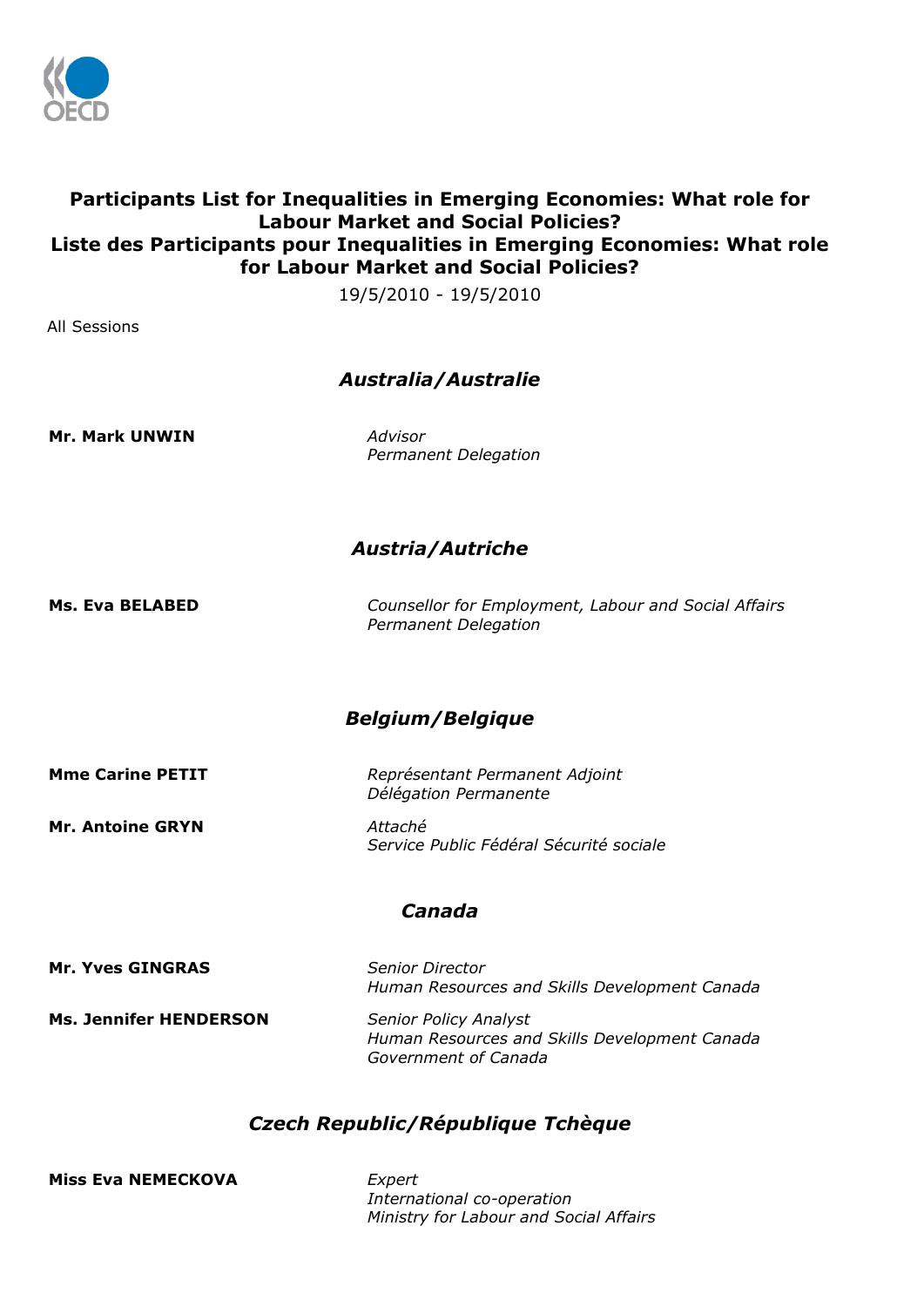

#### **Ms. Hana ZELENKOVA** *Expert*

*Department for Social Policy Ministry of Labour and Social Affairs of the Czech Republic*

## *Denmark/Danemark*

**Mr. Michael JUSTESEN** *Senior Advisor*

*Ministry of Employment*

#### *France*

| <b>Mme Audrey GIACOMINI</b>                      |                                                                                                                                                               |
|--------------------------------------------------|---------------------------------------------------------------------------------------------------------------------------------------------------------------|
| <b>Mme Christiane LABALME</b>                    | Division des affaires communautaires et internationales<br>(DACI)<br>Ministère de la Santé, de la Jeunesse et des Sports                                      |
| <b>Mme Sylvie MOURANCHE</b>                      | Chargée de mission<br>Délégation aux Affaires européennes et internationales<br>(DAEI)<br>Ministère du Travail, des Relations sociales et de la<br>Solidarité |
| <b>Mme Geneviève NGUYEN</b>                      | Division des affaires communautaires et internationales<br>(DACI)<br>Ministère de la Santé, de la Jeunesse et des Sports                                      |
| <b>Mr. Armand RIOUST DE</b><br><b>LARGENTAYE</b> | chargé du suivi des bailleurs arabes au sein du<br>département des relations extérieures<br>STR<br>Agence française de développement                          |

#### *Germany/Allemagne*

**Dr. Udo PRETSCHKER** *Head of Division VI b 4*

*OECD, OSCE, Council of Europe, ESF-Certifying Authority Federal Ministry of Labour and Social Affairs (BMAS)*

#### *Greece/Grèce*

**Mr. Panagiotis KATIS** *Counsellor B'* 

*Permanent Delegation*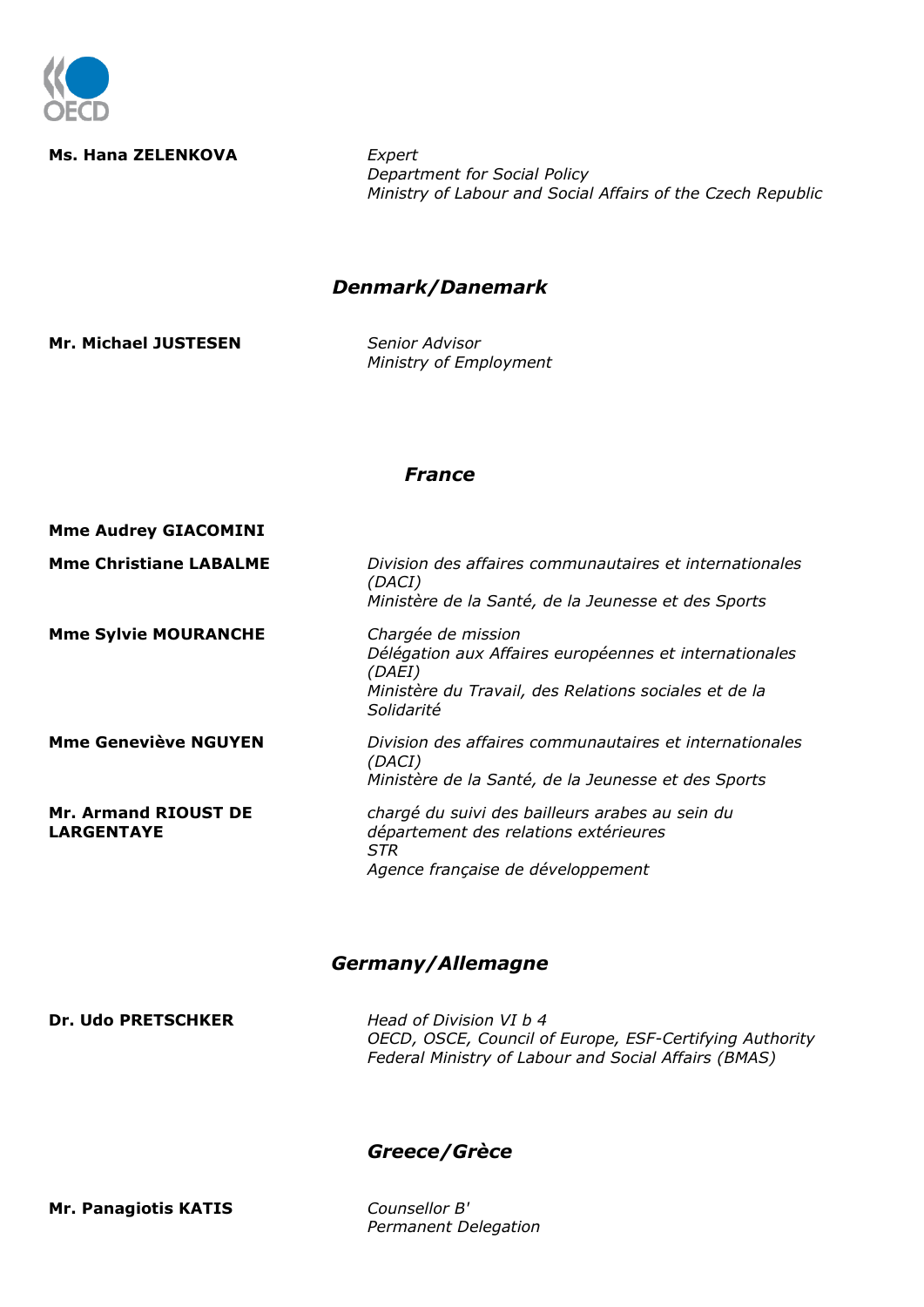

# *Hungary/Hongrie*

| Deputy Permanent Representative<br>Permanent Delegation                                                                    |  |  |
|----------------------------------------------------------------------------------------------------------------------------|--|--|
| <b>Economic and Financial Counsellor</b><br>Permanent Delegation                                                           |  |  |
| Deputy Director General<br>European Integration and International Department<br>Ministry of Social Affairs and Labour      |  |  |
| Italy/Italie                                                                                                               |  |  |
| Permanent Delegation of Italy to the O.E.C.D.                                                                              |  |  |
| Japan/Japon                                                                                                                |  |  |
| Deputy Director<br>International Affairs Division, Minister's Secretariat<br>Ministry of Health, Labour and Welfare (MHLW) |  |  |
| <b>First Secretary</b><br>Permanent Delegation                                                                             |  |  |
| <b>First Secretary</b><br><b>Health &amp; Social Affairs</b><br>Permanent Delegation                                       |  |  |
| <b>Mexico/Mexique</b>                                                                                                      |  |  |
| First Secretary/Mexican Delegate to the DAC<br>Mexican Delegation to the OECD<br>Permanent Delegation                      |  |  |
| <b>Policy Analyst</b><br>Permanent Delegation of Mexico to the OECD                                                        |  |  |
| <b>Portugal</b>                                                                                                            |  |  |
|                                                                                                                            |  |  |

**Mr. Gabriel BASTOS** 

*Comité de l'Education Permanent Delegation*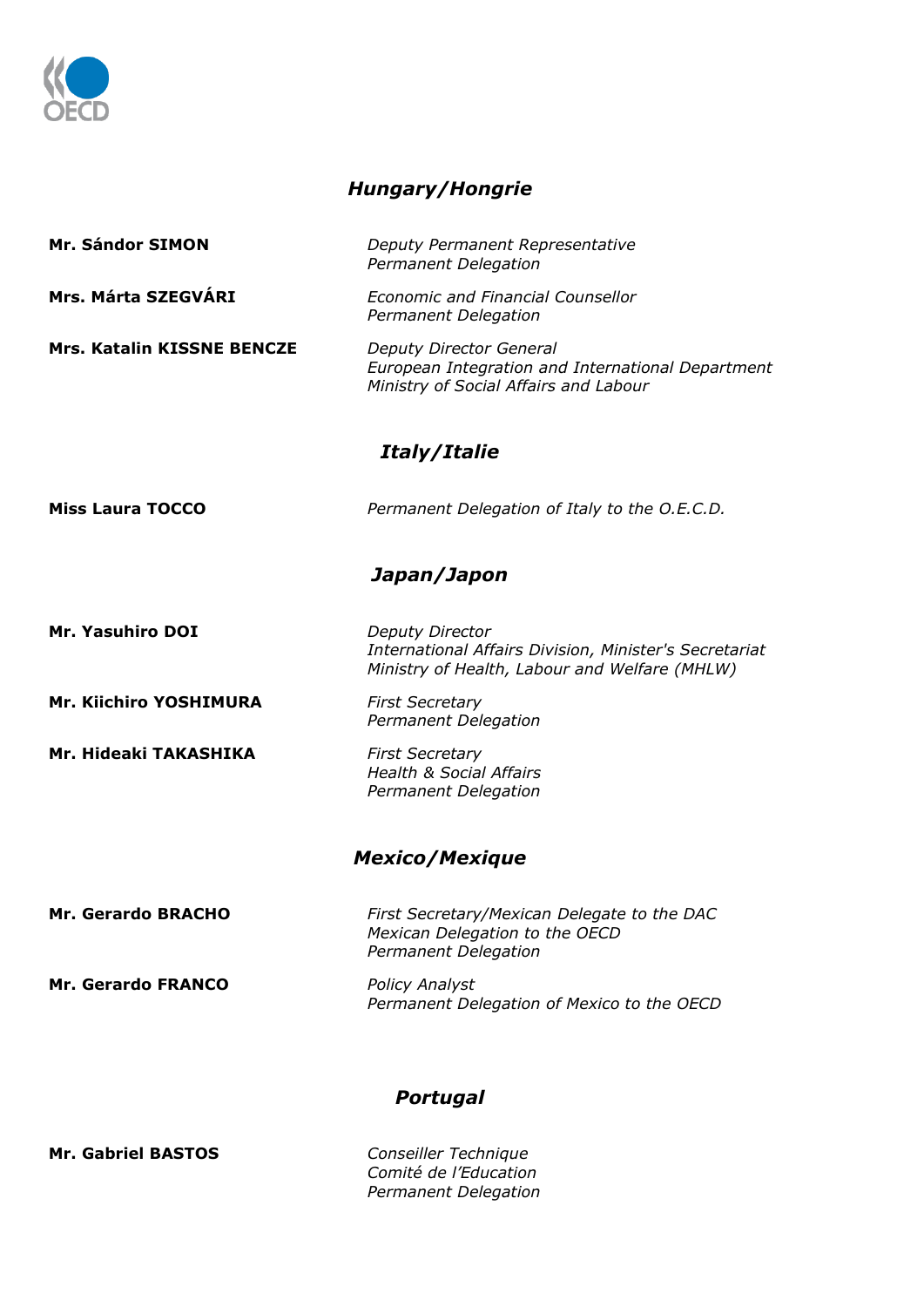

# *Switzerland/Suisse*

**M. Werner AEBERHARDT** *Chef, Secteur analyse du marché du travail et politique sociale Secrétariat d'Etat à l'économie - SECO*

# *United States/États-Unis*

**Mr. Melvin BRODSKY** *OECD Coordinator*

*Bureau of International Labor Affairs US Department of Labor*

### *EU/UE*

*European Union*

*DG EMPL*

**Mr. Michael MORASS** *Acting Head of Unit*

**Ms. Beata ZABOROWSKA** *Policy Coordinator* 

**Mrs. Lenia SAMUEL** *Deputy Director General of DG Employment, Social Affairs and Equal opportunities EUROPEAN UNION*

> *International Affairs, Enlargement European Union*

### *Israel/Israël*

**Mr. Osnat PELED** *Research Department Bank of Israel*

### *Russian Federation/Fédération de Russie*

| <b>Mr. Igor KUKOLEV</b>      | Head of Planning<br>Interaction with the Regions and Control Division of the<br>Federal Service for Labour and Employment |  |
|------------------------------|---------------------------------------------------------------------------------------------------------------------------|--|
| Mr. Alexander PREOBRAZHENSKY | Senior Sepcialist-Expert<br>The International Cooperation Department                                                      |  |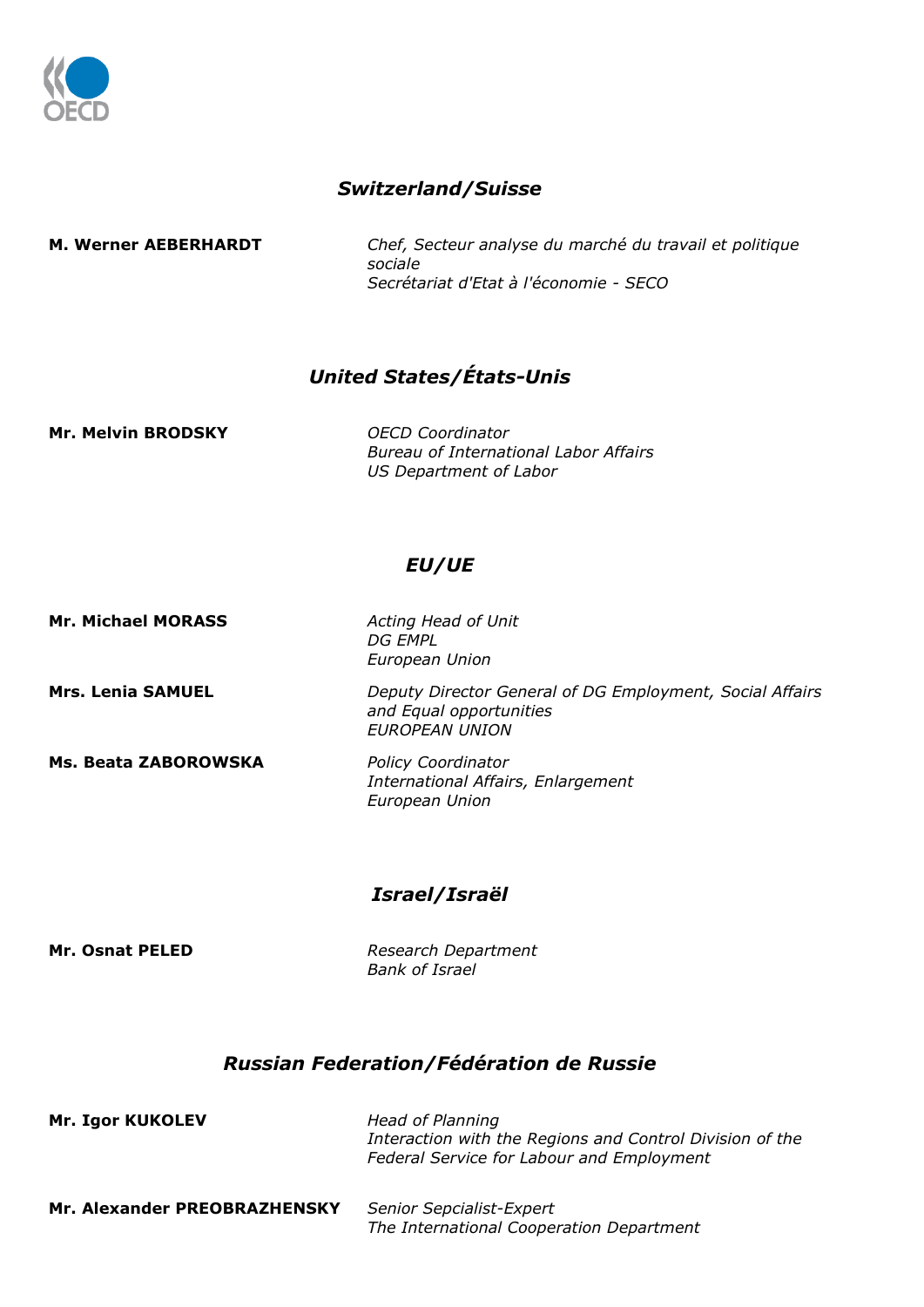

**Mr. Roman ZHDANOV** *Leading Specialist-Expert International Cooperation Division Federal Service for Labour and Employment Slovenia/Slovénie* **Mr. Zoran KOTOLENKO** *Secretary Employment Programmes Division Brazil/Brésil* **Mrs. Tereza COTTA** *Deputy National Secretary of Citizenship Income Ministry of Social Development and Fight against Hunger* **Ms. Luciana JACCOUD** *Social Security Department Social Security Department IPEA People's Republic of China/République populaire de Chine* **Mr. Huabo HANG** *Chinese Mission to EU South Africa/Afrique du Sud* **Mr. Wiseman MAGASELA** *Deputy Director General Department of Social Development Government of South Africa*

# *Business and Industry Advisory Committee (BIAC)/Comité consultatif économique et industriel (BIAC)*

**Mr. Sipho NDEBELE** *Permanent Mission of South Africa*

*Labour*

**Ms. Jessica HIRT** *Head of Liaison Office Liaison Office Brussels The Bavarian Business Association*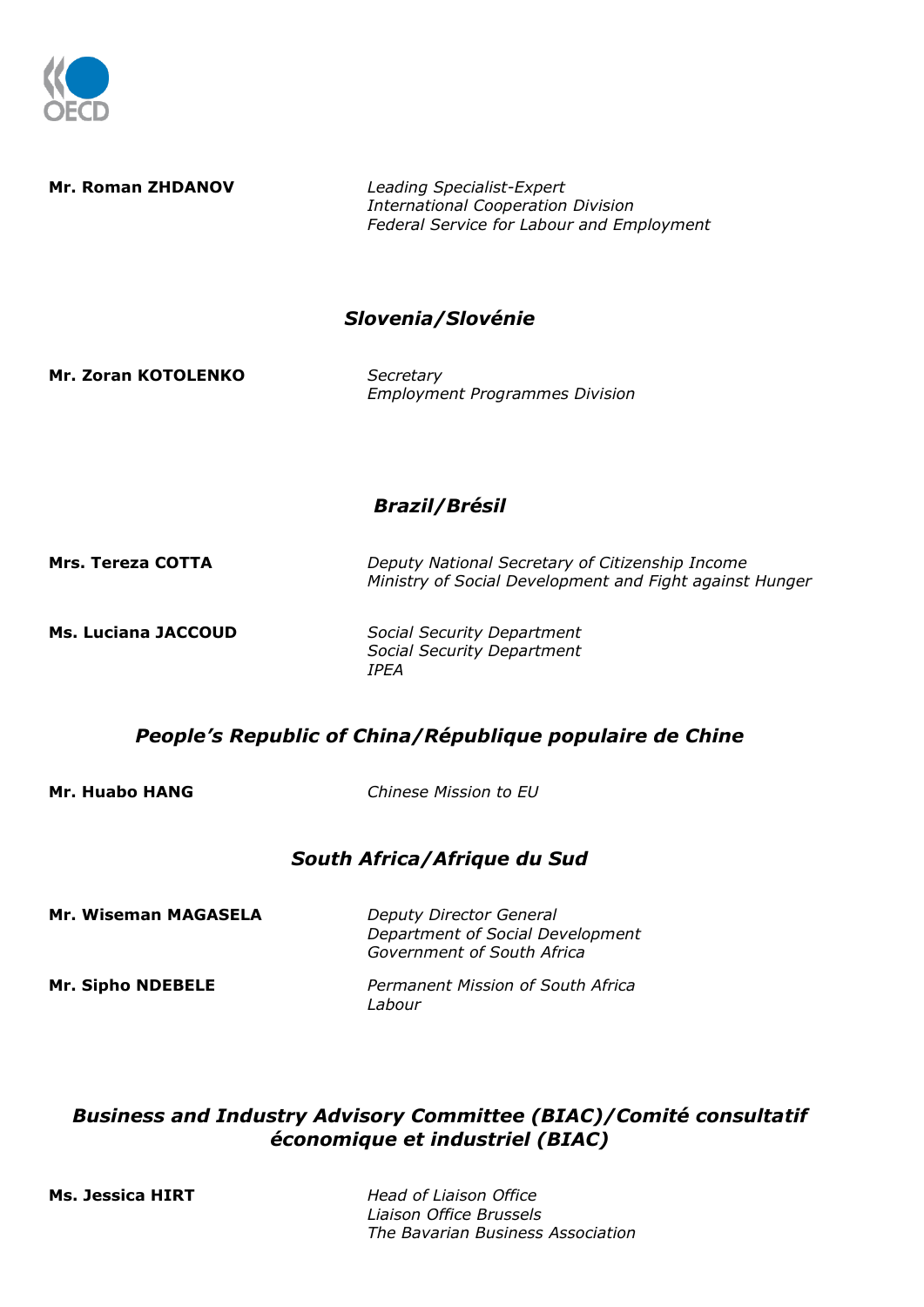

**Mr. Jerry VILAKAZI** *Chief Executive Officer Business Unity Officer*

# *Trade Union Advisory Committee (TUAC)/Commission syndicale consultative (TUAC)*

**Mr. Noriyuki SUZUKI** *General Secretary*

*ITUC-AP - International Trade Union Confederation - Asian & Pacific Regional Organisation*

# *International Labour Organization (ILO)/Organisation internationale du travail (OIT)*

**Mrs. Sandrine CAZES** *Head, Employment Analysis and Research Unit Economic and Labour Markets, Employment Analysis and Reasearch Unit International Labour Organisation (ILO)*

# *World Bank/Banque mondiale*

| Lead Economist<br>Human Development Department |
|------------------------------------------------|
| OECD/OCDE                                      |
| Deputy Secretary-General<br>SGE                |
| Director<br><b>ELS</b>                         |
|                                                |

**Mr. Willem ADEMA** *Principal Administrator (Accession reviews/Family database) ELS/SPD*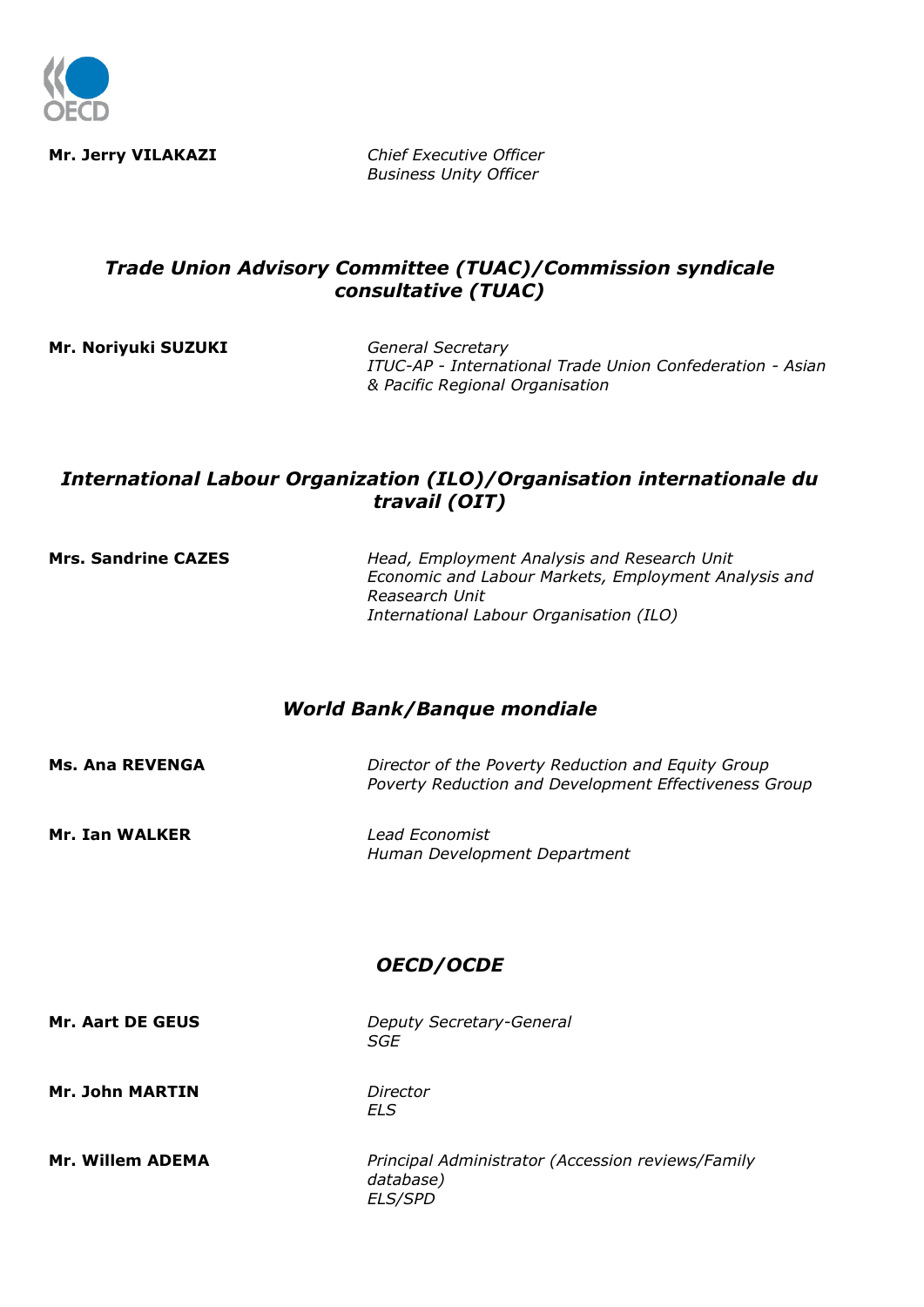

| <b>Mme Elena ARNAL</b>         | Administrator (Inequality project)<br><b>ELS/EAP</b>                        |
|--------------------------------|-----------------------------------------------------------------------------|
| <b>Mile. Raphaelle BISIAUX</b> | trainee<br>ECO/SSD                                                          |
| Mr. Juan DE LAIGLESIA          | Economist<br>DEV/GD/PRSD                                                    |
| <b>Mr. Sean DOUGHERTY</b>      | <b>Senior Economist</b><br>ECO/SSD                                          |
| Mr. Michael FÖRSTER            | Principal Administrator (Income distribution and poverty)<br><b>ELS/SPD</b> |
| <b>M. Jason GAGNON</b>         | Jr Policy Analyst<br>DEV/GD/PRSD                                            |
| <b>Mme Tatiana GORDINE</b>     | Statistical Assistant (Tax/benefit modelling).<br><b>ELS/SPD</b>            |
| <b>Mr. Alexander HIJZEN</b>    | Administrator (Globalisation)<br><b>ELS/EAP</b>                             |
| <b>Mme Isabelle JOUMARD</b>    | <b>Senior Economist</b><br>ECO/PED                                          |
| Mr. Johannes JÜTTING           | Head of Unit, Poverty Reduction & Social Development<br>DEV/GD/PRSD         |
| Mr. Douglas LIPPOLDT           | Senior Trade Policy Analyst<br>TAD/DD                                       |
| <b>MIIe. Elma LOPES</b>        | Assistant/Secretary Division Secretariat<br><b>ELS/SPD</b>                  |
| Mr. Alejandro NEUT             | Economist<br>DEV/RD/AMER                                                    |
| <b>Mme Marie-Line NOONAN</b>   | Assistant/Secretary Division Secretariat<br><b>ELS/EAP</b>                  |
| <b>Mile. Dominique PATUROT</b> | Programming Manager<br><b>ELS/SPD</b>                                       |
| <b>Ms. Monika QUEISSER</b>     | <b>Head of Division</b><br><b>ELS/SPD</b>                                   |